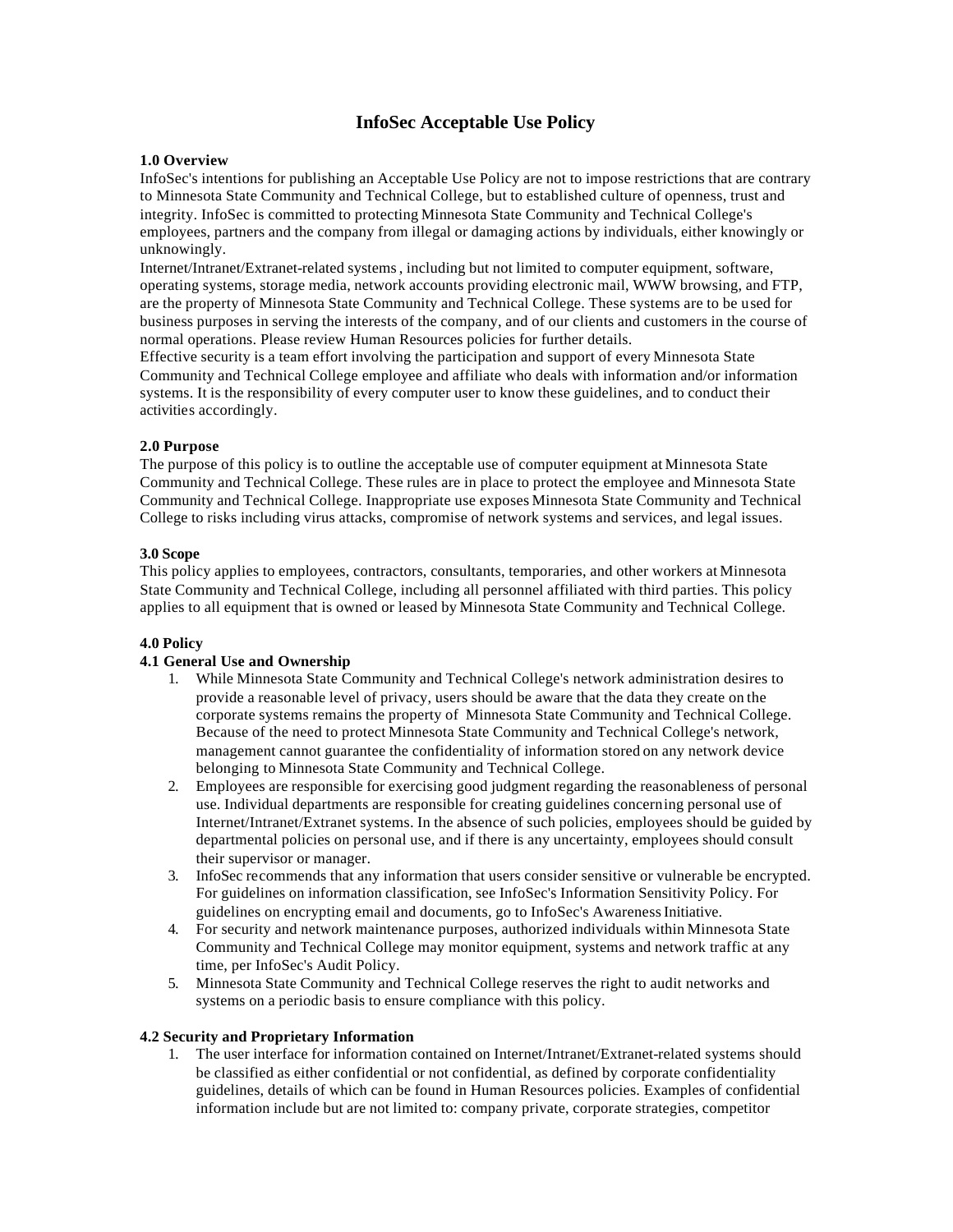sensitive, trade secrets, specifications, customer lists, and research data. Employees should take all necessary steps to prevent unauthorized access to this information.

- 2. Keep passwords secure and do not share accounts. Authorized users are responsible for the security of their passwords and accounts. System level passwords should be changed quarterly, user level passwords should be changed every six months.
- 3. All PCs, laptops and workstations should be secured with a password-protected screensaver with the automatic activation feature set at 10 minutes or less, or by logging-off (control-alt-delete for Win XP users) when the host will be unattended.
- 4. Use encryption of information in compliance with InfoSec's Acceptable Encryption Use policy.
- 5. Because information contained on portable computers is especially vulnerable, special care should be exercised. Protect laptops in accordance with the "Laptop Security Tips".
- 6. Postings by employees from a Minnesota State Community and Technical College email address to newsgroups should contain a disclaimer stating that the opinions expressed are strictly their own and not necessarily those of Minnesota State Community and Technical College, unless posting is in the course of business duties.
- 7. All hosts used by the employee that are connected to the Minnesota State Community and Technical College Internet/Intranet/Extranet, whether owned by the employee or Minnesota State Community and Technical College, shall be continually executing approved virus-scanning software with a current virus database. Unless overridden by departmental or group policy.
- 8. Employees must use extreme caution when opening e-mail attachments received from unknown senders, which may contain viruses, e-mail bombs, or Trojan horse code.

# **4.3. Unacceptable Use**

The following activities are, in general, prohibited. Employees may be exempted from these restrictions during the course of their legitimate job responsibilities (e.g., systems administration staff may have a need to disable the network access of a host if that host is disrupting production services). Under no circumstances is an employee of Minnesota State Community and Technical College authorized to engage in any activity that is illegal under local, state, federal or international law while utilizing Minnesota State Community and Technical College-owned resources.

The lists below are by no means exhaustive, but attempt to provide a framework for activities which fall into the category of unacceptable use.

### **System and Network Activities**

The following activities are strictly prohibited, with no exceptions:

- 1. Violations of the rights of any person or company protected by copyright, trade secret, patent or other intellectual property, or similar laws or regulations, including, but not limited to, the installation or distribution of "pirated" or other software products that are not appropriately licensed for use by Minnesota State Community and Technical College.
- 2. Unauthorized copying of copyrighted material including, but not limited to, digitization and distribution of photographs from magazines, books or other copyrighted sources, copyrighted music, and the installation of any copyrighted software for which Minnesota State Community and Technical College or the end user does not have an active license is strictly prohibited.
- 3. Exporting software, technical information, encryption software or technology, in violation of international or regional export control laws, is illegal. The appropriate management should be consulted prior to export of any material that is in question.
- 4. Introduction of malicious programs into the network or server (e.g., viruses, worms, Trojan horses, e-mail bombs, etc.).
- 5. Revealing your account password to others or allowing use of your account by others. This includes family and other household members when work is being done at home.
- 6. Using a Minnesota State Community and Technical College computing asset to actively engage in procuring or transmitting material that is in violation of sexual harassment or hostile workplace laws in the user's local jurisdiction.